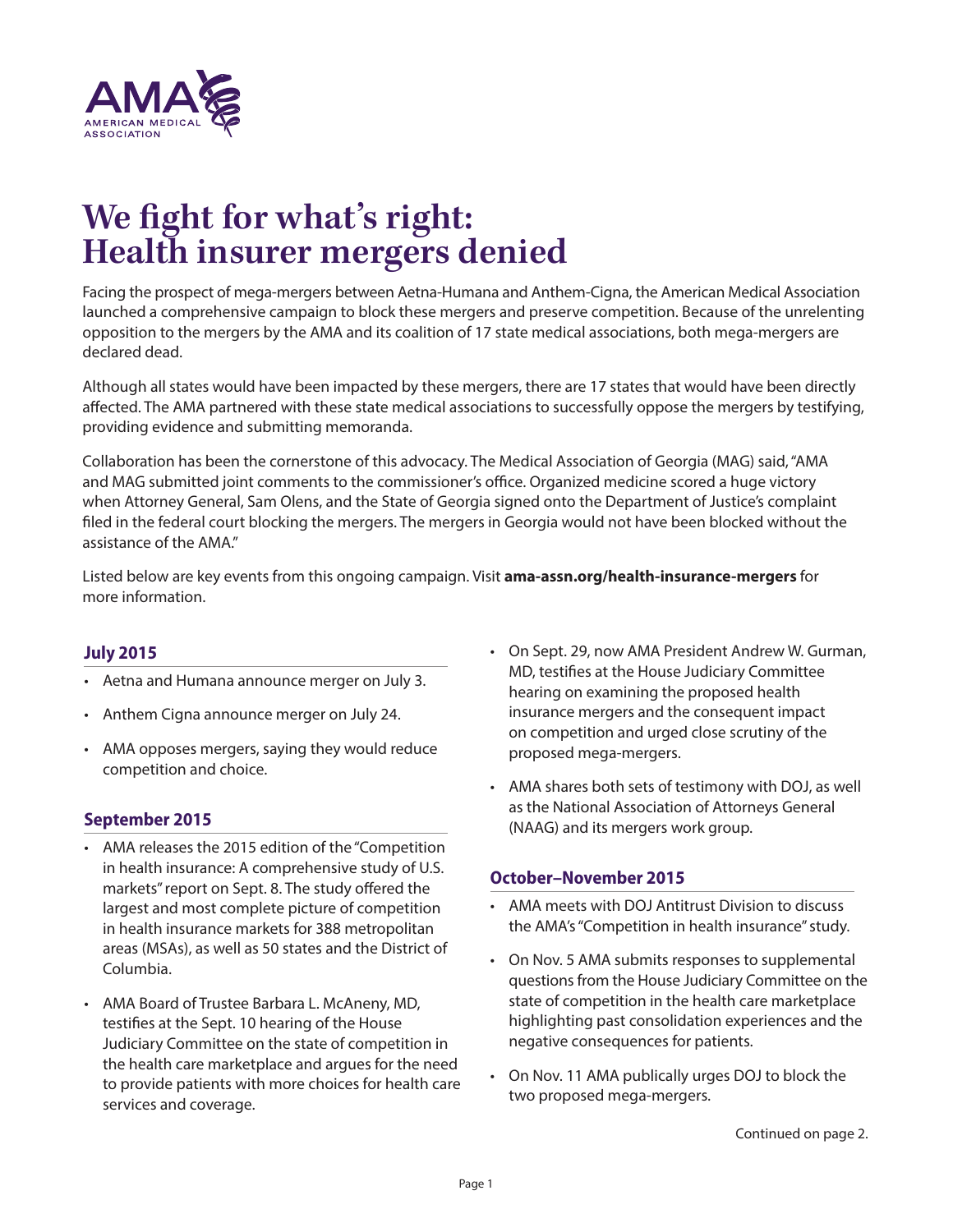## **December 2015**

- AMA convenes all state and national specialties to propose a comprehensive advocacy strategy, and sets a goal to significantly enhance physician and patient standing in the marketplace by first and foremost blocking the mergers.
- AMA convenes call with NAAG and its merger work group urging attorneys general to work within their respective authority to block the mergers; over 40 states represented on this call.
- AMA identifies linchpin states—states to focus grassroots strategy—and holds multiple calls with the "Big 17" state medical associations or high concentration states.
- AMA, Florida Medical Association and Florida Osteopathic Medical Association, send a comprehensive evidence-based letter urging the Florida Office of Insurance Regulation to block the Aetna-Humana merger, arguing in detail why Medicare Advantage and traditional Medicare are separate and distinct antitrust products.
- AMA participates, at the request of Colorado Medical Society, in a hearing before the Colorado Division of Insurance, where AMA urges the division to block the Aetna-Humana merger.

## **January–February 2016**

- AMA initiates regular engagement and communication with other non-Federation stakeholders.
- AMA and Utah Medical Association meet with Utah Insurance Department and urge the department to reconsider its decision to approve Aetna-Humana.
- AMA monopsony survey completed and "Big 17" coalition states release survey to their respective members.
- AMA shares summaries of survey results with DOJ and NAAG—and subsequently incorporates into AMA comments in Florida, Missouri, California, Indiana and Georgia, as the Medical Society of Virginia's comments in Virginia.

## **March 2016**

• AMA collaborates with Florida once again and files a letter to Florida Attorney General Pam Bondi asking her to reject the proposed Aetna-Humana merger.

• On March 29 the AMA and California Medical Association (CMA) testify before the California Department of Insurance (DOI) opposing Anthem-Cigna.

## **April 2016**

- AMA and CMA file joint statement to the California DOI opposing Anthem-Cigna on Apr. 1 and shares statement with DOJ and NAAG.
- AMA files statement to Indiana DOI opposing Anthem-Cigna on Apr. 26 and shares statement with DOJ and NAAG. AMA provides extensive preparation assistance to Indiana State Medical Association (ISMA) for its Apr. 29 testimony before the Indiana Department of Insurance.
- AMA assists ISMA in identifying physiciansphysician groups to discuss impact of mergers on their patients and their practices with DOJ and the Indiana attorney general.

## **May 2016**

- AMA provides extensive assistance to the Medical Society of Virginia (MSV) in preparation for the Virginia Bureau of Insurance hearings on Anthem-Cigna on May 25, including MSV's filing on May 11.
- On May 17 the AMA files supplemental report with the California DOI, authored by nationally recognized economist Ted Frech, PhD. This report is shared with DOJ and NAAG.
- AMA files letter with Missouri Department of Insurance, Financial Institutions and Professional Registration (DIFP) urging it to block the Aetna-Humana merger. Included was the above Frech report. AMA works closely with the Missouri State Medical Association on the drafting of its comments. This letter is shared with DOJ, as well as NAAG.
- Missouri DIFP issues order preventing Aetna-Humana from conducting post-merger business in Missouri's Medicare Advantage markets and some commercial markets.

## **June 2016**

• On June 16 California Insurance Commissioner Dave Jones joins the AMA and a growing list of others in urging the DOJ to block Anthem-Cigna.